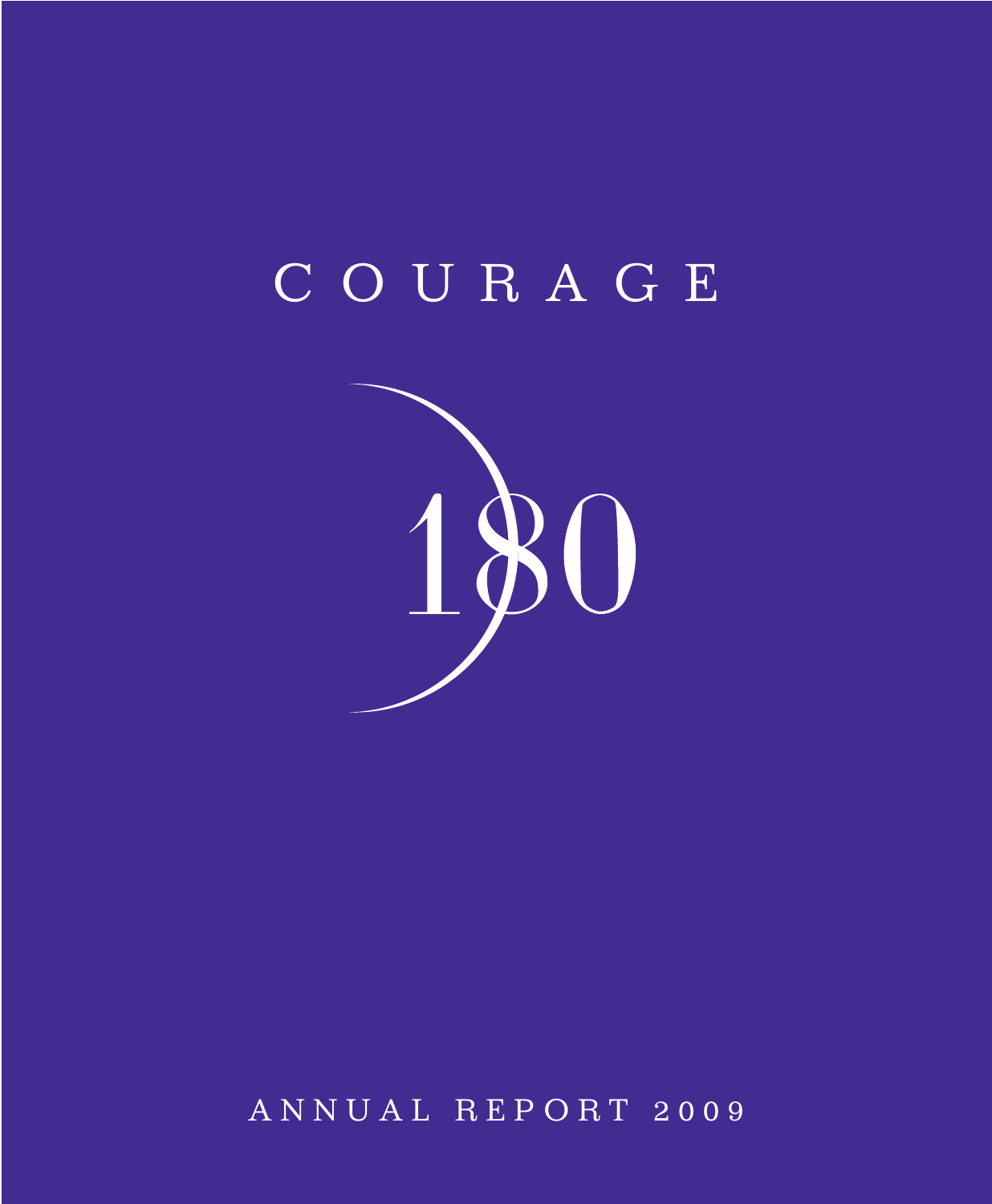180 Turning Lives Around, Inc. is a private, non-profit organization dedicated to ending domestic and sexual violence in Monmouth County.

180 is committed to providing services to individuals and families affected by domestic and sexual violence which include hotlines, shelter, counseling, crisis intervention, advocacy, education and prevention that will help to end the cycle of domestic violence and abuse. The agency works to mobilize concerned individuals, organizations, civic and religious groups to join our effort to end violence and abuse through public education, public policy reforms and training of allied professionals.



1 Bethany Road Building 3, Suite 42 Hazlet, NJ 07730 Main Phone: 732.264.4111 Fax: 732.264.8655

24 Hour Domestic Violence Hotline: 1.888.843.9262 24 Hour Sexual Assault Hotline 1.888.264.RAPE 24 Hour 2NDFLOOR® Youth Helpline 1.888.222.2228

www.180nj.org www.2NDFLOOR.org

*"This program has given me more than I could have hoped for. If it were not for this program, my sons and I would still be in an extremely unhealthy environment. We are grateful for the opportunity they have provided us."*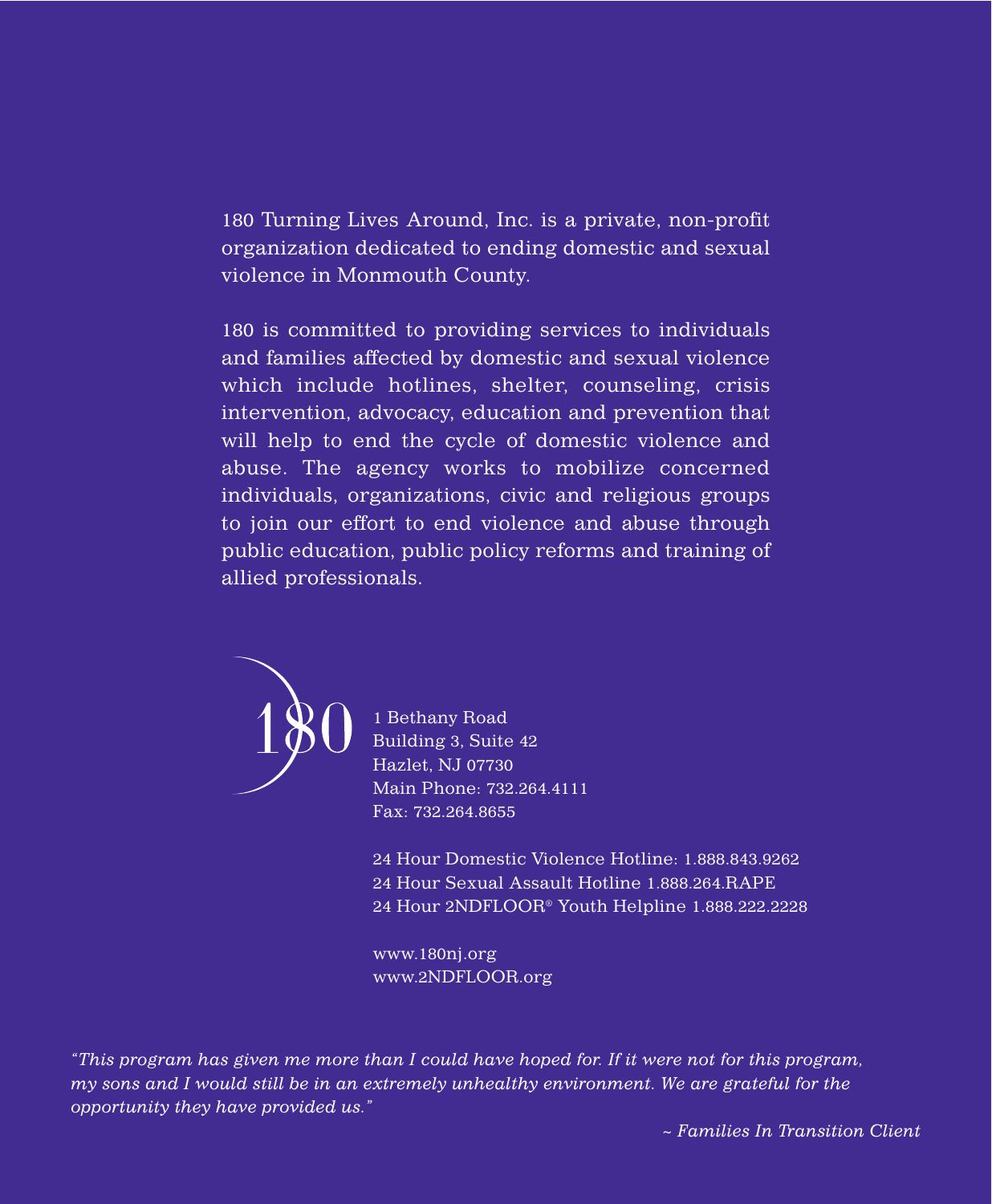# **COURAGE**

Renowned civil rights leader James Farmer, in his book, *Lay Bare the Heart*, wrote, "Courage, after all, is not being unafraid, but doing what needs to be done in spite of fear." In our mission to end domestic and sexual violence, we see the remarkable courage garnered as women and men strive to make changes in their lives and their children's lives. It surely takes courage on the part of victims to make that first call for assistance. And, it takes a certain measure of courage on 180's part to anticipate and provide for client needs, particularly when financial resources are uncertain.

Clearly, the need for expanding the vital programs and services offered by 180 Turning Lives Around has never been greater. In fiscal year 2009, we sheltered 18 percent more women and 44 percent more children in our emergency Safe House. During the same period of time, 51 percent more individuals who had been subjected to sexual violence participated in our counseling services. We also saw a surge in the number of domestic violence survivors served with an average 27 percent increase in clients who were helped by outreach, screening, parenting and counseling programs.

Amanda's Easel Creative Arts Therapy, which received a \$450,000 grant in fiscal 2009 to expand its program, was able to serve an additional 60 percent of adults and 40 percent of children who had been traumatized by physical, emotional or sexual abuse. Family Court Liaison Services helped guide 10 percent more women and men through the legal system.

In the important area of prevention, we increased professional trainings and community education by an impressive 48 percent. Even more remarkable was the expansion of 2NDFLOOR® Youth Helpline, as funding from the State, and U.S. Office of Juvenile Justice and Delinquency Prevention, made it possible to offer our services across New Jersey – creating 180's first statewide program. Calls received from young people ages 10 through 24 increased 326 percent in fiscal 2009, and continue to grow at a rate of 15 to 20 percent each month.

As the need for help increased, so, thankfully, did our army of volunteers – 602 individuals – over 20% more than last year. As our staff and volunteers rise to meet the demand for more services, we are ever-mindful of our remaining challenges. While more people were served by our Safe House in fiscal 2009, 83 women and families were turned away for lack of space. For this reason, we are moving ahead with plans to build a new Safe House that will nearly double our capacity.

Before closing, we want to sincerely thank outgoing Board President Philip D. Murphy for his exceptional service to our organization during his tenure and wish him well in his new endeavors. We also want to thank you - our supporters, volunteers, staff, community members, business and civic leaders - for all that you have done, and continue to do, to help 180 accomplish its goals and meet future needs. With our shared vision, efforts and courage, all things are possible.

Kathleen Ellis Anna Diaz-White Board President Executive Director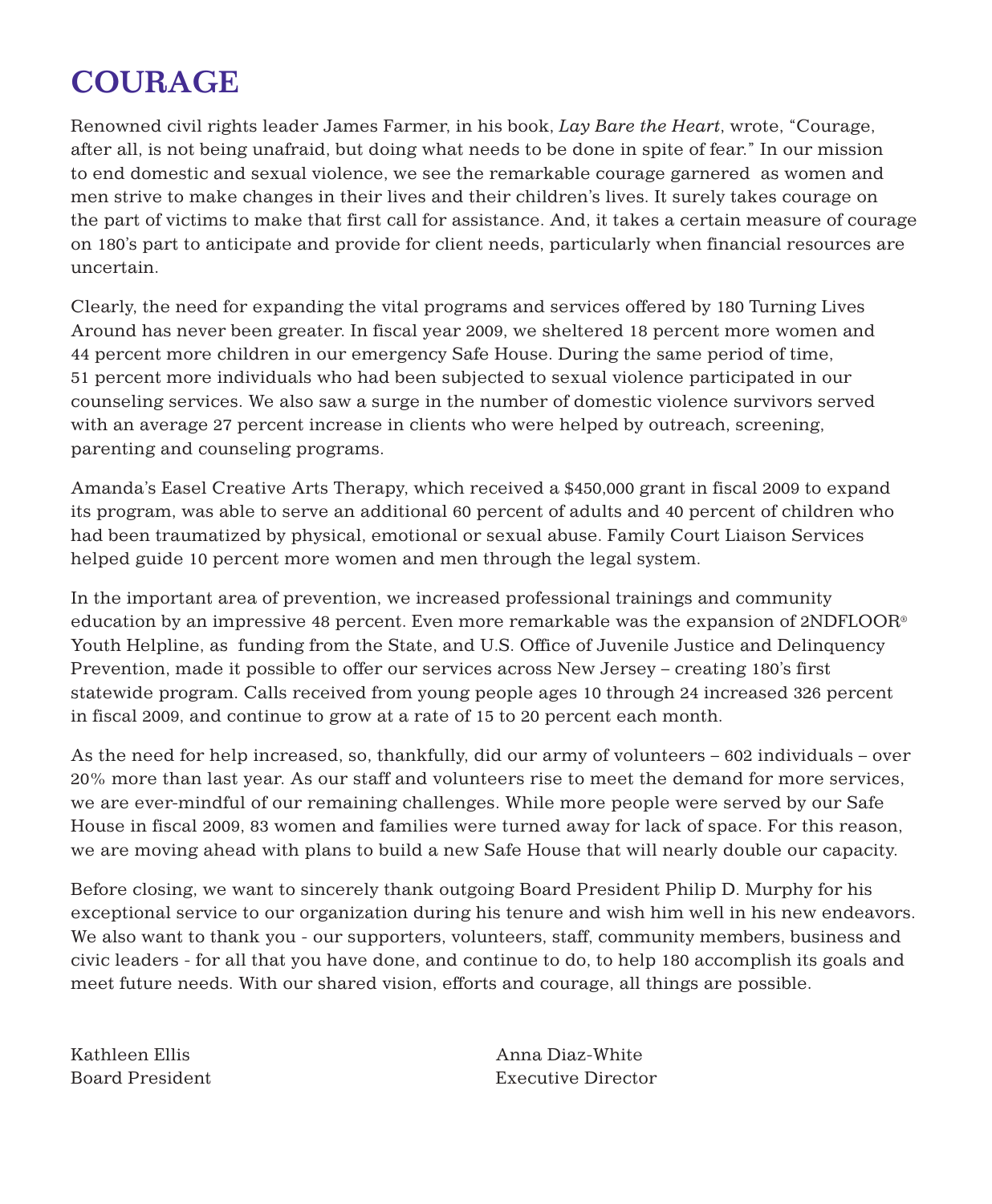# **PROGRAMS & SERVICES**

### **Emergency Safe House**

- Emergency housing for women and children fleeing family violence
- Case management
- Counseling & creative arts therapy
- Advocacy
- Practical assistance/life skills preparation

#### **Domestic Violence Services**

- Hotline staffed 24 hours a day
- Immediate counseling, emotional support, and advocacy
- Crisis intervention, referrals and resources
- Partnerships with police departments
- Domestic violence group counseling
- Emergency accompaniments (Domestic Violence Response Team)
- Parenting skills workshops
- Shore regional outreach services in the Greater Asbury Park area

#### **Sexual Violence Program**

- Hotline staffed 24 hours a day
- Immediate counseling, emotional support, and advocacy
- Crisis intervention, referrals and resources
- Partnership with all hospitals in Monmouth County
- Sexual violence group counseling
- Emergency accompaniments (Sexual Violence Response Team) to police station, hospitals, courts
- Professional and community trainings

### **Families In Transition**

- Housing for families for up to 18 months
- Life skills training: financial management education, career counseling, parenting education
- Assistance in obtaining permanent housing
- Case management
- Counseling
- Creative arts therapy

#### **Amanda's Easel Creative Arts Therapy**

- Creative arts therapy for children and families
- Case management
- Parenting skills workshops

#### **Family Court Liaison Services**

- Assistance on-site at Freehold Family Court
- Accompaniments through court proceedings
- Information on Victim rights and options
- Crisis intervention, emotional support, and referrals

#### **2NDFLOOR® Youth Helpline**

- 24-hour telephone assistance for all New Jersey youth ages 10-24
- Toll-free, anonymous and confidential
- Listening, support, referrals and prevention
- Interactive website and message board

*"I would like to thank the 180 Families In Transition program for helping me give my daughter and I a life we couldn't have otherwise. In relearning to function effectively, I feel I'll be able to really live again, without having to be so dependent on others for assistance."* 

*~ Families In Transition Client*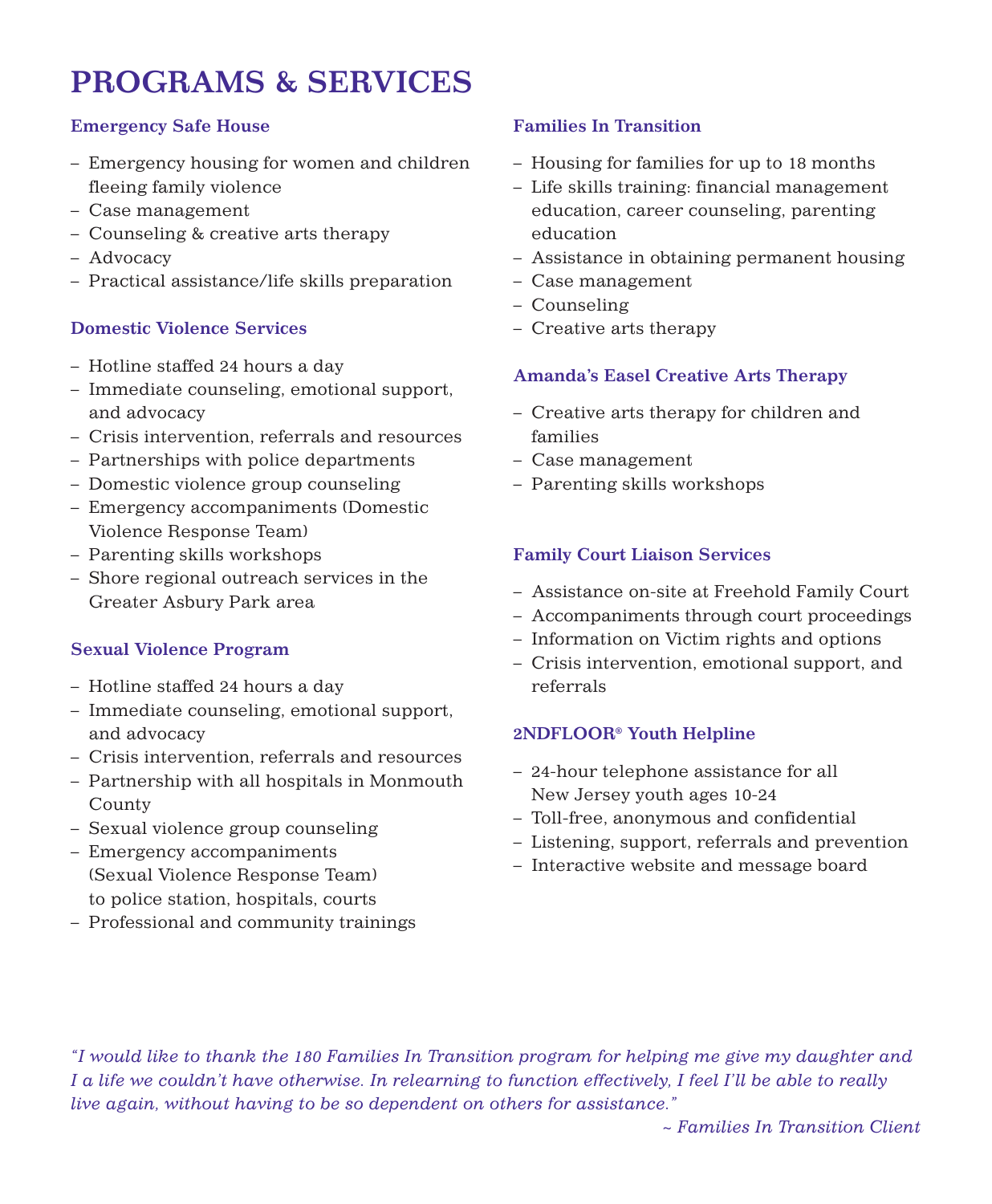# **PROGRAM & AGENCY STATISTICS**

# **Emergency Safe House**

**Housed:** 65 women, *an increase of 18%* 102 children, *an increase of 44%* **Average length of stay:** 19.5 days **Women and families unable to be admitted due to space limitations:** 83

### **Domestic Violence Services**

**Hotline:** 3,416 **Counseling:** 185 individuals, *an increase of 27%* **Domestic Violence Response Team accompaniments:** 756, *an increase of 3%* **Family Violence Option:** 156 people screened, *an increase of 28%* **Positive Opportunities for Parenting:**  55 women, *an increase of 34%* **Shore Regional Outreach Program:** 159 women, *an increase of 37%*

# **Sexual Violence Program**

**Hotline:** 1509 calls, *an increase of 1%* **Counseling:** 107 individuals, *an increase of 51%* **Sexual Assault Response Team accompaniments:** 234 victim accompaniments, *an increase of 32%* 200 significant other accompaniments

# **Families in Transition**

**Provided housing and wrap-around services:** 14 women and 25 children

# **Amanda's Easel Creative Arts Therapy**

**Adults served:** 117, *an increase of 60%* **Children served:** 180, *an increase of 40%*

# **Family Court Liaison Services**

**Women Served:** 1,902, *an increase of 11%* **Men served:** 306, *an increase of 9%* **Total individuals served:** 2,208, *an increase of 11%* **Total calls to court hotline:** 846

**2NDFLOOR® Youth Helpline and Website**

**Calls received:** 138,770, *an increase of 326%* **Visits to website:** 87,664, *an increase of 89%*

# **Professional Trainings and Community Education**

**Professional or community education sessions:** 347, *an increase of 48%*

**Volunteers and Interns: 602,** *an increase of 20%* **Total hours served: 143,712**

*"2NDFLOOR® is important to kids who do not feel like they have anyone to talk to about problems they may have in their lives. 2NDFLOOR® gives all kids the opportunity to work out their problems with a phone counselor who is a neutral party and has the child's best interest at heart."*

*~ 2NDFLOOR® Intern*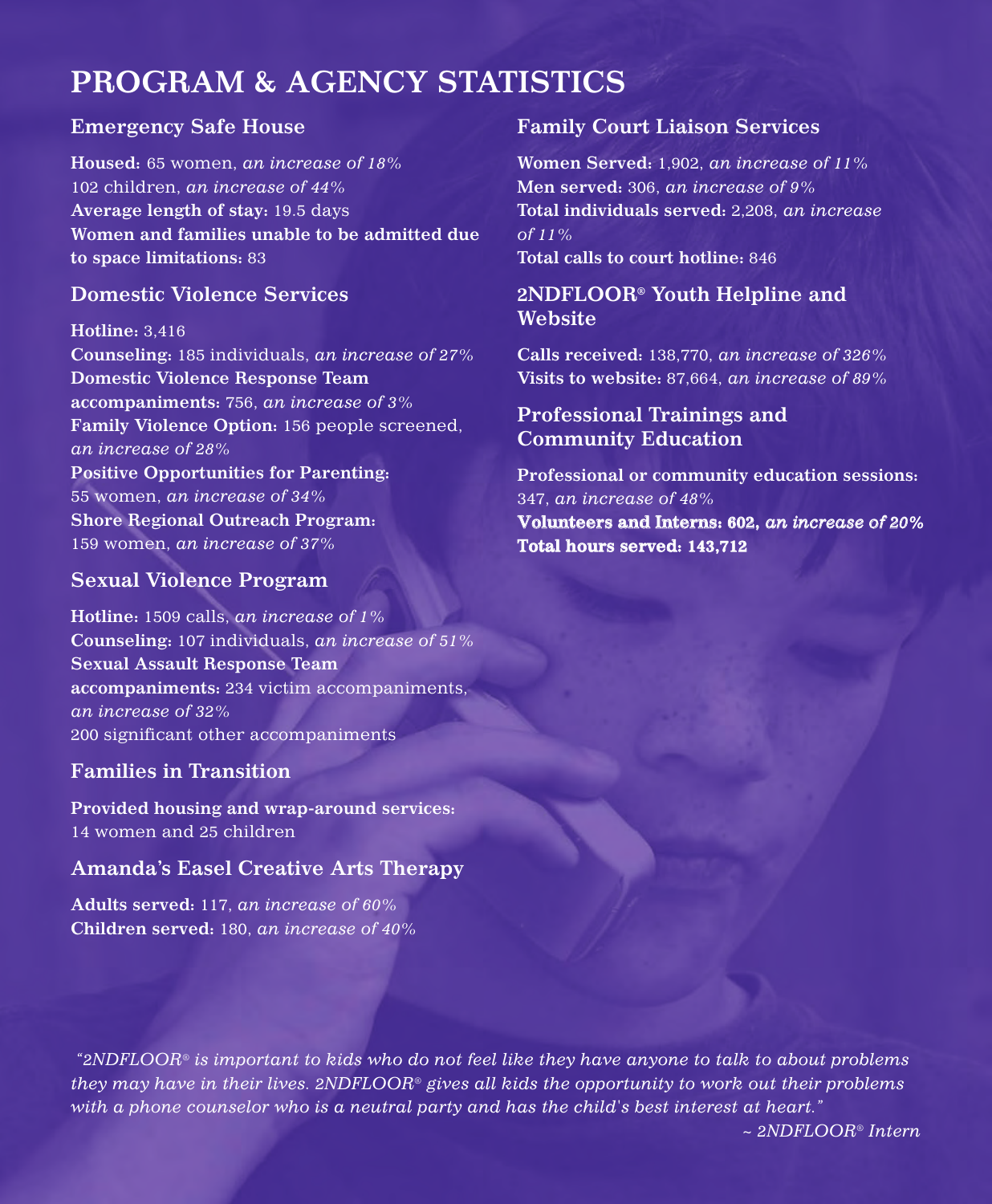# **AWARDS, ACCOMPLISHMENTS & ACCOLADES**

#### **2NDFLOOR® Youth Helpline**

This program was awarded funding from the U.S. Office of Juvenile Justice and Delinquency Prevention and the State of New Jersey to expand the helpline to all 21 counties in New Jersey. The helpline also expanded their hours of operation to 7 days a week, 24 hours a day. Since this expansion, call volume continues to increase at a rate of 15-20% each month.

#### **Families In Transition Program**

The Howell PBA recognized the Families In Transition Program for their work in the community.

#### **Anna Diaz-White, Executive Director**

Anna was selected as one of "40 Who Make A Difference" throughout Monmouth and Ocean counties by 40°74° Magazine. She was featured in the October issue of the magazine, which was dedicated to "the people and their causes that shape the area."

#### **Kathee Callan, Family Advocate of Families In Transition**

Kathee was awarded her Domestic Violence Specialist Certification through the New Jersey Coalition for Battered Women. This certification requires an intense amount of experience, course credits and letters of recommendation.

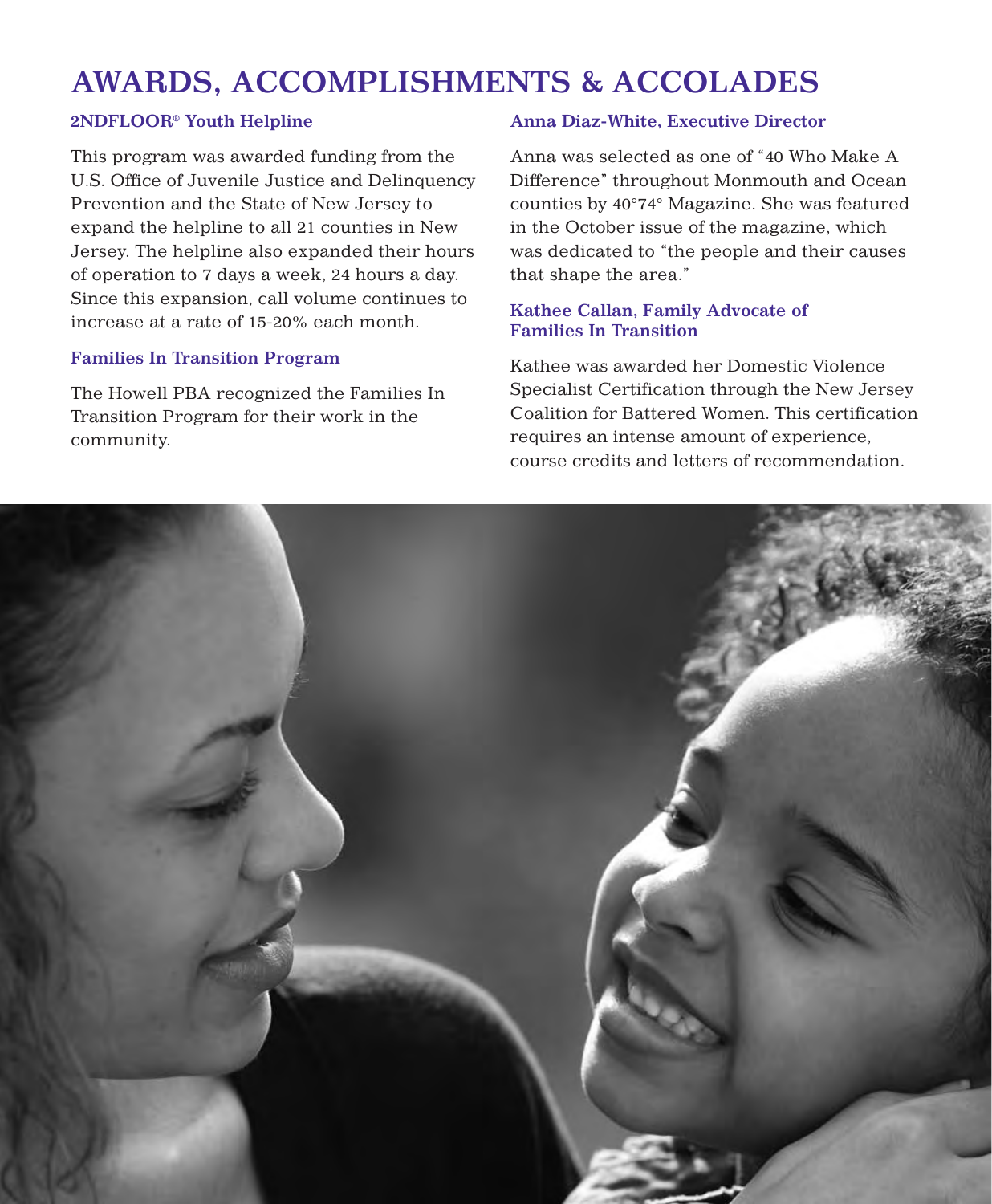#### **Tina Morgan, Co-Coordinator of Domestic Violence Response Team (DVRT):**

Tina received a Certificate of Appreciation for her support and participation in the 2008 National Night Out Community Block Party in Neptune, New Jersey.

#### **Lauren Lormel, Sexual Violence Counselor for the Sexual Violence Program**

Lauren was accepted into The Child Sexual Abuse Consultation Project, a program funded through the Department of Children and Families. This project will enhance her skills in providing services to teens who have been sexually abused and their significant others. Lauren completed the project in August of 2009.

#### **Laura Greenstone, Assistant Coordinator of Amanda's Easel Creative Arts Therapy**

Laura received a service award for her role as Chair of the National Coalition of Creative Arts Therapies Association from 2005-2009. During her tenure, she helped found the National Arts in Healthcare Advisory Council, which represents over 100,000 individual members of national arts organizations. She continues to serve on the Council which is active in advocating for access to alternative and complimentary programs such as Amanda's Easel within Healthcare Reform.

#### **Felicia Etuke, Case Manager at the Safe House & Phone Counselor at 2NDFLOOR® Youth Helpline**

Felicia received her Masters Degree in Counseling from Liberty University in Spring 2009.

*"180 has given me and my children the chance to start a new, wonderful life. I thank them from the bottom of my heart for this great opportunity!" ~ Families In Transition Client*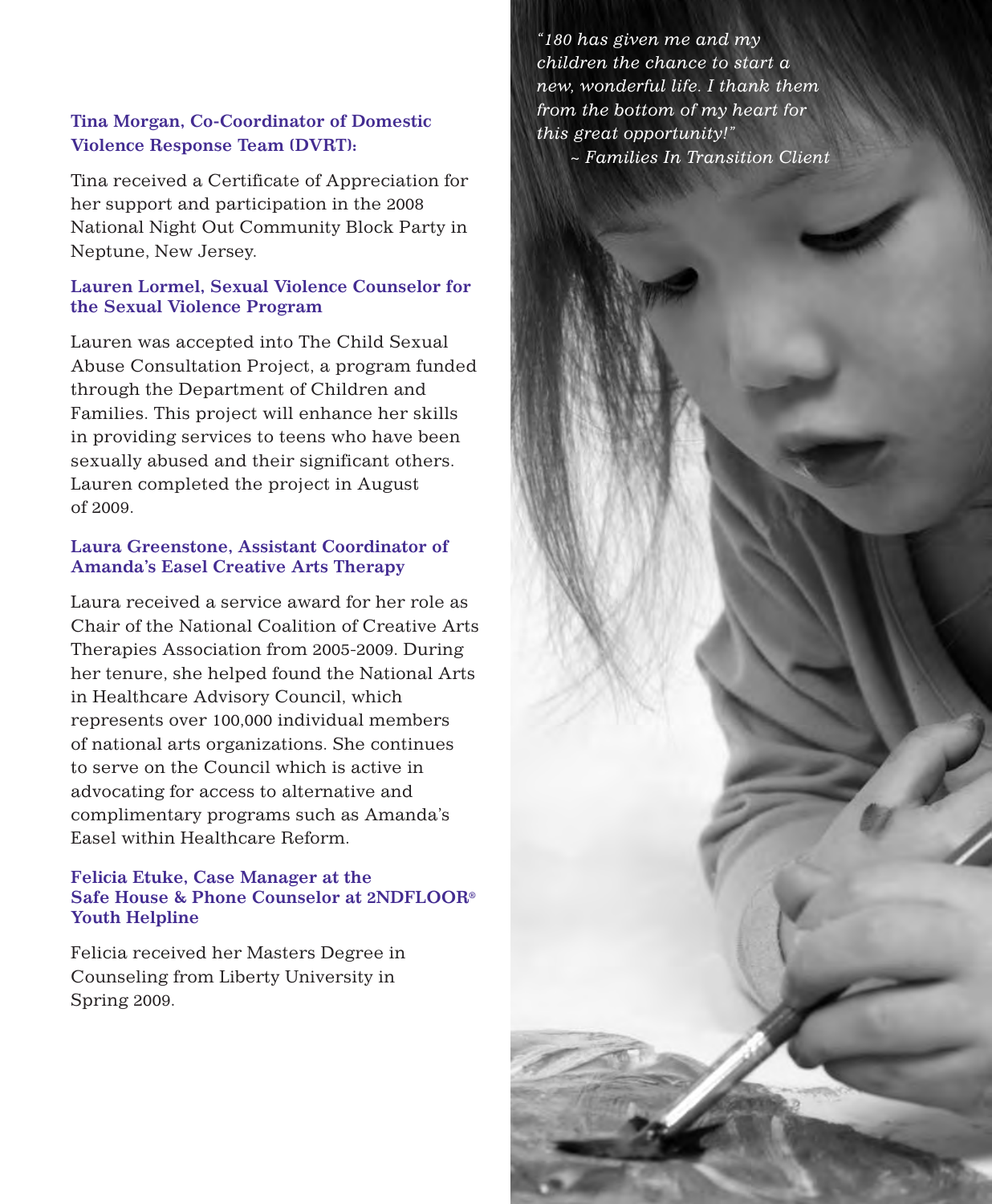# **BOARD OF TRUSTEES & COUNCILS**

#### **180 BOARD OF TRUSTEES**

Philip D. Murphy *President*

Eileen O'Hern Luby *1st Vice President*

Kim Widener *2nd Vice President*

Robin T. Fitzmaurice *Treasurer*

Marianne Ficarra *Secretary*

Jacqueline M. DeFelice Lisa Fardella Gregory Greene Delores Jones-Brown Susan Doctorian Kyrillos J. Laurence Lowenstein Steve E. Morgan Retha Onitiri Jay Patock Debbie Reilly Tim Reynolds Katherine Rosamilia Kevin M. Ryan Kelly Small Steve Turi Jim Weakley Kathleen Ellis *President Elect*

# **180 ADVISORY BOARD MEMBERSHIP**

Thomas F. Hayes *Advisory Board Chairman*

Dorothy Avallone Joseph Azzolina James B. Barlow Senator Jennifer Beck Judith H. Stanley-Coleman Veronica E. Davis, Esq. Joanne DeNapoli Jack R. Ford, Esq. S. Thomas Gagliano, Esq. Marie E. Gdula Kathy Goullet Kathryn Guadagno Congressman Rush Holt Caroline Huber Marie Jedziniak John Kaye, Esq. Senator Joseph M. Kyrillos, Jr. David Legg John Lloyd Laurie Lowenstein Donald M. Lynch Dr. Brain McAndrew Janice Miller, Esq. Linda J. Milstein Congressman Frank Pallone, Jr. Roberta S. Sheridan Catherine H. Swicker William Thomas Luis A. Valentin Dr. Frank Vozos Jerold L. Zaro, Esq.

Anna Diaz-White *Executive Director*

Connie DeSpirito Heath *Director of Development*

Mary Lou Killian *Director of Operations*

Jo Ann Palumbo *Director of Program Services*

Nicole Romaine *Co-Director of 2NDFLOOR® Youth Helpline*

MB Villa *Co-Director of 2NDFLOOR® Youth Helpline*

# **AMANDA'S EASEL CREATIVE ARTS THERAPY ADVISORY COUNCIL**

Karen Wengert *Advisory Council Chairwoman*

Anna Diaz-White *Executive Director*

Judy Thomas William H. Thomas

### **2NDFLOOR® ADVISORY COUNCIL**

Justice James Zazzali *Chairman* Nicholas DeMauro The Honorable Bob Franks Tammy S. Murphy Kevin Ryan John Szeliga Jim Weakley

*"They helped me so much! I felt that there were people out there who truly wanted to help me! They listened to me and my situation, gave me advice on it too! And now I'm living my life, feeling Safe!" ~ Family Court Liaison Client*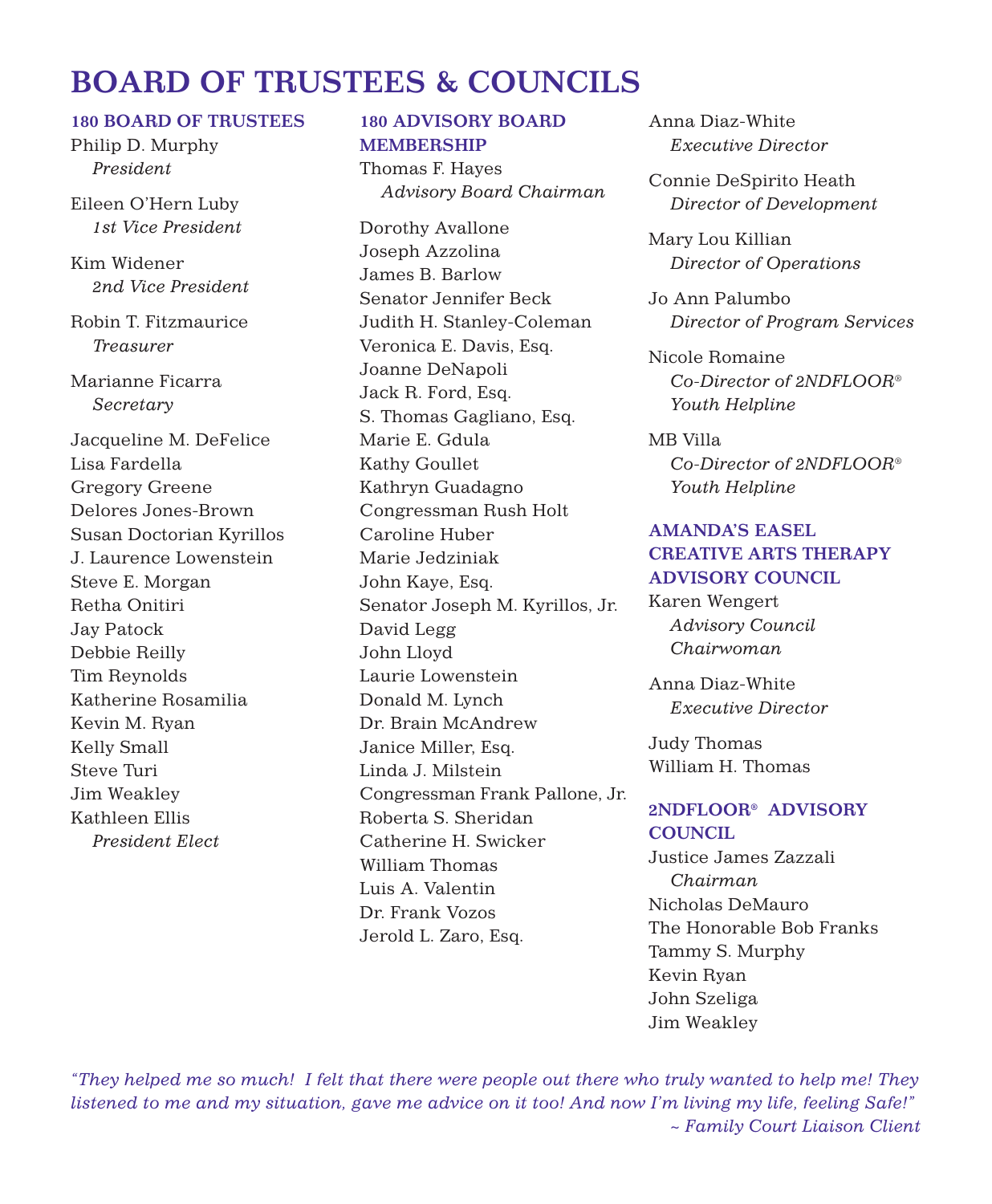# **STAFF**

#### **EXECUTIVE STAFF**

Anna Diaz-White *Executive Director* Connie DeSpirito Heath *Director of Development* Mary Lou Killian *Director of Operations* Jo Ann Palumbo *Director of Program Services* Nicole Romaine *Co-Director of 2NDFLOOR® Youth Helpline* MB Villa *Co-Director of 2NDFLOOR® Youth Helpline*

#### **SUPPORT STAFF**

Lydia Carbone Liz Graham Bonnie Knecht Alison Loder Cathy Saverese Jenny Lu Trocchio Geri Tully Pegi Villa Caroline Rodgers *Consultant*

### **AMANDA'S EASEL CREATIVE ARTS THERAPY**

Cindi Westendorf Jodi Dash Laura Greenstone Tiffany Miller Samantha Muccini Tracey Saia Christian Bellissimo *Consultant* Elaine Egidio *Consultant* Charles Katz, Ph.D. *Consultant*

**SHORE REGIONAL OUTREACH**  Adelaida Garcia Susana Pestana-Szwarc

**DEVELOPMENT** Barbara Lovell-Napoli Amy S. Thomas

**FAMILY AND MUNICIPAL COURT LIAISON** Joelle Aponte Roberta Herman

**OUTREACH COUNSELING** Janet Lee Monica Schiffman Ginger Schwankert

**SEXUAL VIOLENCE PROGRAM** Susan Levine Ellen Bloom Colleen DeMarks Elaine Eisberg Jean Hines Aisha Irvis Lauren Lormel Susan O'Donnell Carrie Speiser Catherine Weich

**FAMILIES IN TRANSITION** Melissa Knott Kathleen Callen Nancy D'Averso Iluminada Espalliat

#### **HOTLINES AND SAFE HOUSE**

Isabel R. Quezada Justina Awofolajo Carol A. Barker Linda W. Beresford Felicia Etuke Maria Evangelista Danielle Gadson Latonia Hobbs Eileen Jaskot Ellen S. Kiernan Mildred Lopez Denise Lowe Judith Philogene Petronelli Pigott Allison E. Sullivan

## **DOMESTIC VIOLENCE RESPONSE TEAMS** Susan Levine Tina Morgan

#### **2NDFLOOR® YOUTH HELPLINE**

Robin Bailey Lauren Bonnana Terry Boyce Diane Conforti Daniella Cuje Susan DiFedele Marcia Franklin Julia Goldburt Margaret Holanov Janet Lee Thomas Letson Lisa McCree-Nathari Tiffany Miller Cheryl Mountain Lauri Murphy Vin Nappi Brenda Rosario Jeffrey Slater Regine Tollefsen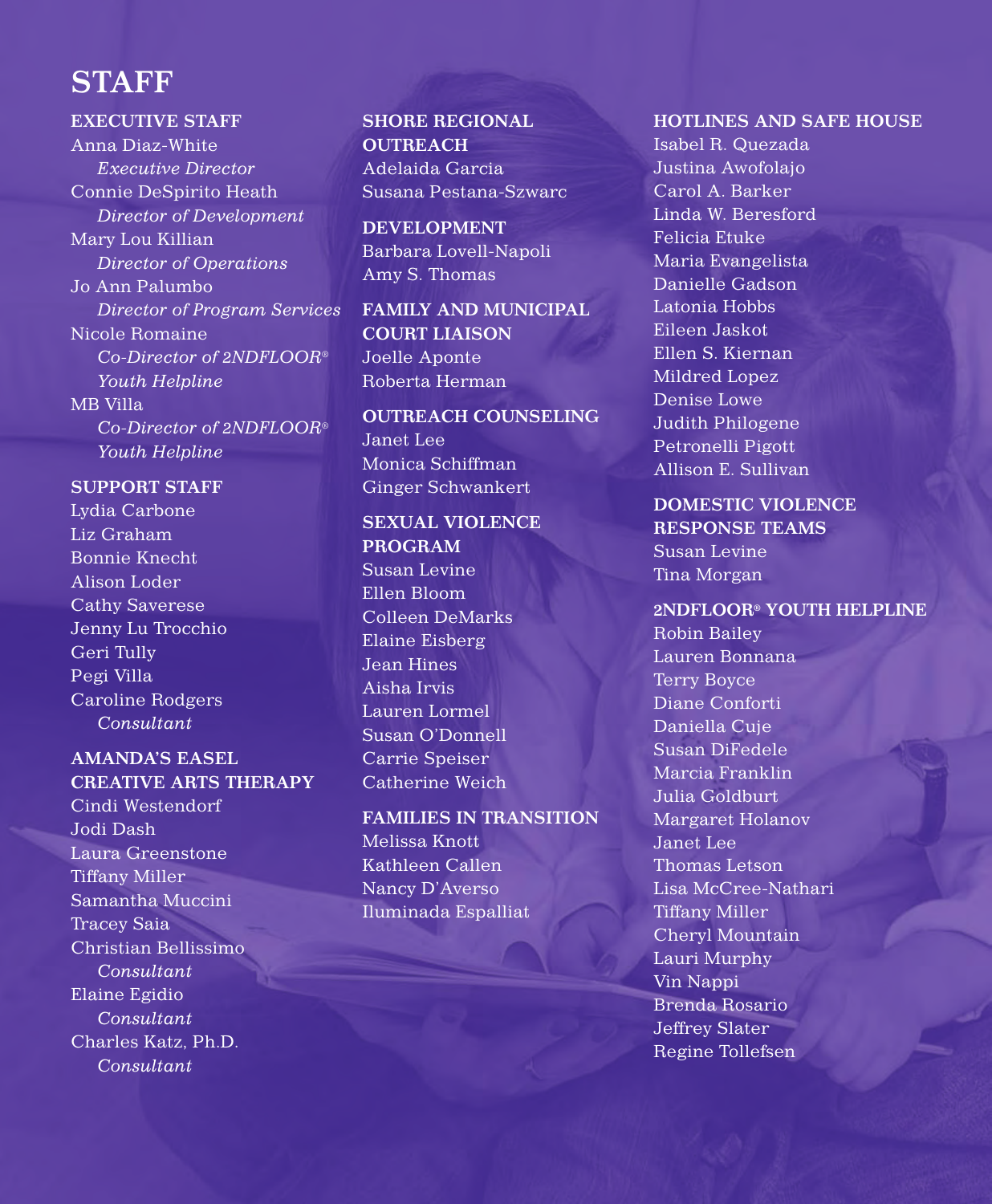# **FINANCIAL REPORT JULY 1, 2008 - JUNE 30, 2009**

#### **SOURCES OF OPERATING REVENUE**

| <b>Total</b>                     |        |     | \$4.772.523 |
|----------------------------------|--------|-----|-------------|
| Unrealized loss on investments   |        | \$. | (78.672)    |
| Realized loss on investments     |        | \$. | (24.992)    |
| Other Income                     | $1\%$  | \$  | 33.147      |
| <b>Outreach Program Services</b> | $2\%$  | \$  | 80.219      |
| Private Grants                   | 10%    | \$  | 518,237     |
| Fundraising                      | $12\%$ | \$  | 612.891     |
| Government Grants                | 75%    |     | \$3,631,693 |
|                                  |        |     |             |



### **FUNCTIONAL EXPENSES**

| Total                                    |        | \$4.817.959 |
|------------------------------------------|--------|-------------|
| Administration and Fundraising Costs 11% |        | \$520,735   |
| Residential Services                     | $28\%$ | \$1,349,088 |
| Outreach Program Services                | $61\%$ | \$2.948.136 |

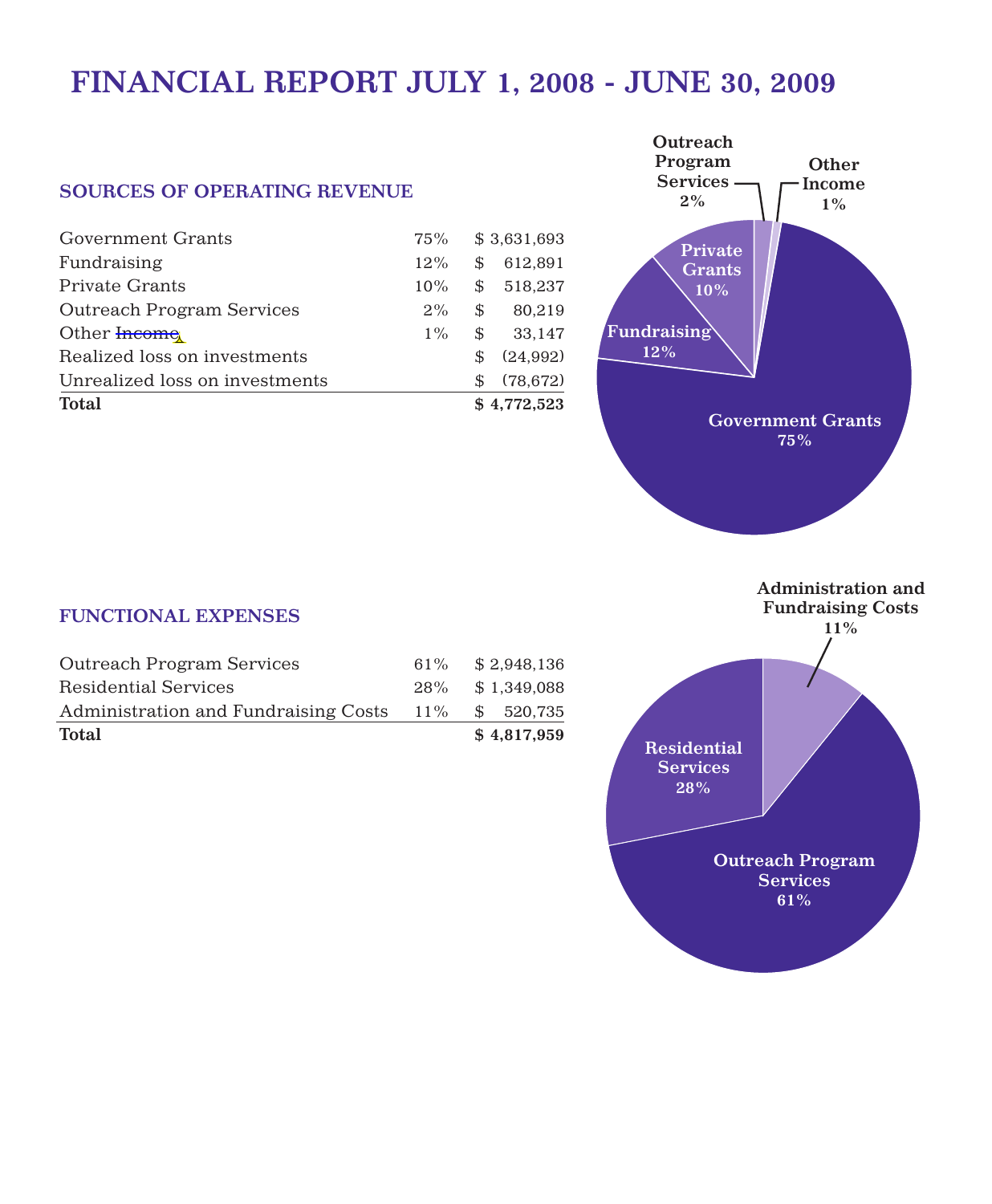*"I think that what 180 does for women is wonderful. For women in a bad situation to have a place to go is just the best thing. Thank you for all the work you do and the support you give. The program does wonderful work and should be very proud for the lives you help change. Thank you."* 

*~ Domestic Violence Support Group client*

**On behalf of the clients, volunteers, staff, and Board of Trustees, 180 Turning Lives Around would like to thank the thousands of individuals who continue to support our mission with annual gifts and donations.**